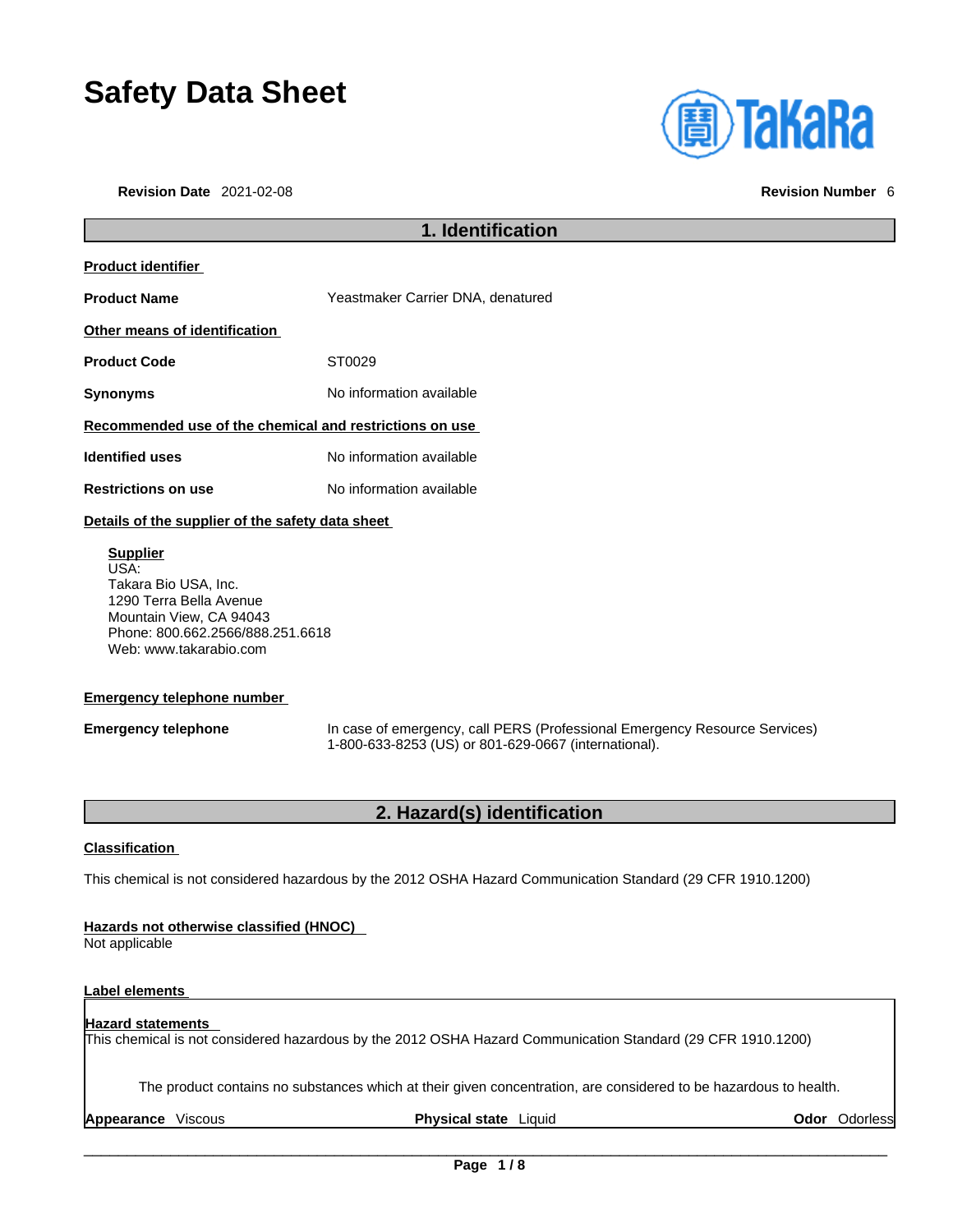#### **Other information**

No information available.

### **3. Composition/information on ingredients**

#### **Substance**

Not applicable.

#### **Mixture**

The product contains no substances which at their given concentration, are considered to be hazardous to health

### **4. First-aid measures**

#### **Description of first aid measures**

| <b>Inhalation</b>                                                          | Remove to fresh air.                                                                                                    |  |
|----------------------------------------------------------------------------|-------------------------------------------------------------------------------------------------------------------------|--|
| Eye contact                                                                | Rinse thoroughly with plenty of water for at least 15 minutes, lifting lower and upper eyelids.<br>Consult a physician. |  |
| <b>Skin contact</b>                                                        | Wash skin with soap and water.                                                                                          |  |
| Ingestion                                                                  | Clean mouth with water and drink afterwards plenty of water.                                                            |  |
| Most important symptoms and effects, both acute and delayed                |                                                                                                                         |  |
| <b>Symptoms</b>                                                            | No information available.                                                                                               |  |
| Indication of any immediate medical attention and special treatment needed |                                                                                                                         |  |
| Note to physicians                                                         | Treat symptomatically.                                                                                                  |  |

### **5. Fire-fighting measures**

| <b>Suitable Extinguishing Media</b>                             | Use extinguishing measures that are appropriate to local circumstances and the<br>surrounding environment.                            |  |
|-----------------------------------------------------------------|---------------------------------------------------------------------------------------------------------------------------------------|--|
| <b>Large Fire</b>                                               | CAUTION: Use of water spray when fighting fire may be inefficient.                                                                    |  |
| Unsuitable extinguishing media                                  | Do not scatter spilled material with high pressure water streams.                                                                     |  |
| Specific hazards arising from the<br>chemical                   | No information available.                                                                                                             |  |
| <b>Explosion Data</b><br>Sensitivity to mechanical impact None. |                                                                                                                                       |  |
| Sensitivity to static discharge                                 | None.                                                                                                                                 |  |
| Special protective equipment for<br>fire-fighters               | Firefighters should wear self-contained breathing apparatus and full firefighting turnout<br>gear. Use personal protection equipment. |  |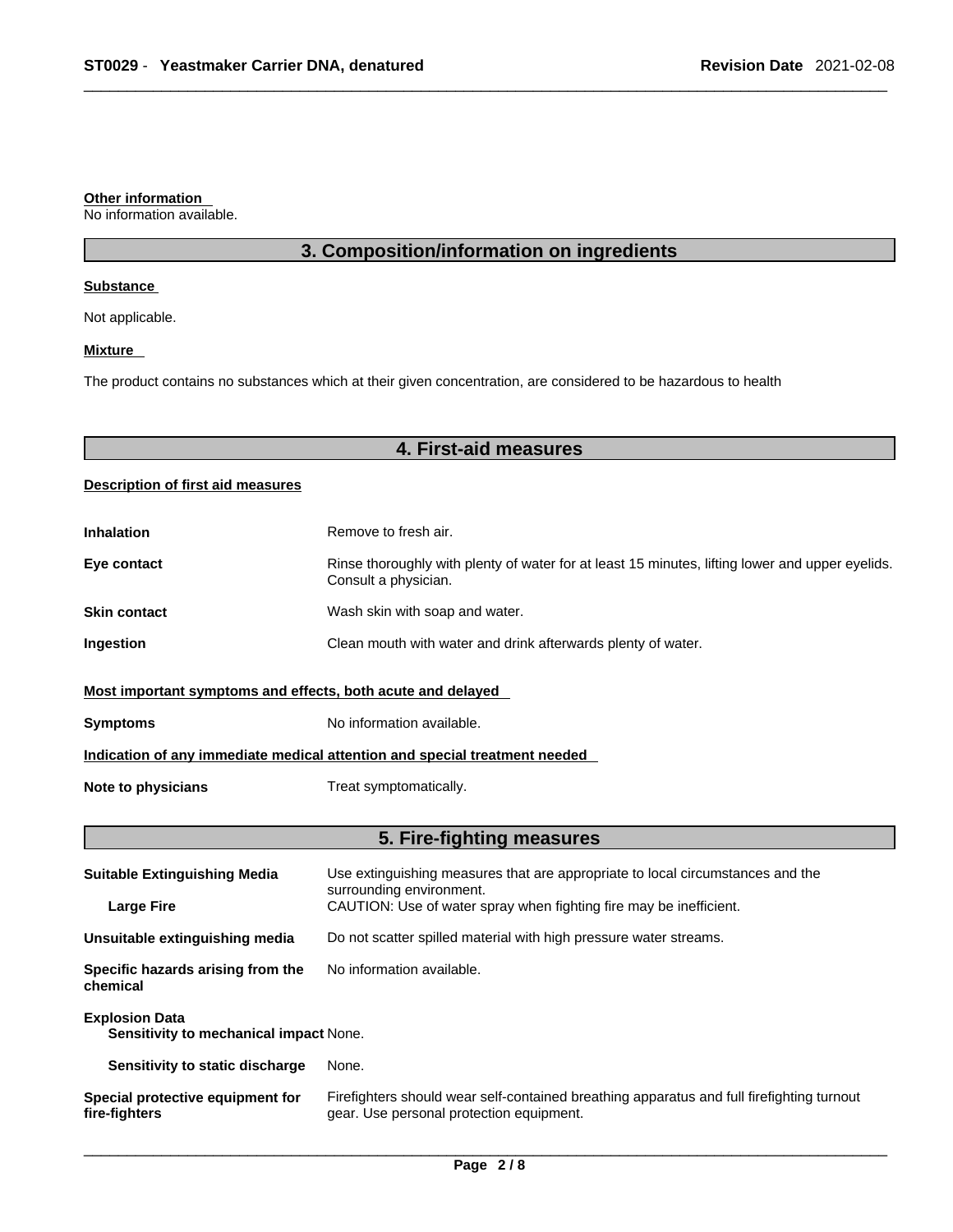| 6. Accidental release measures                               |                                                                        |  |
|--------------------------------------------------------------|------------------------------------------------------------------------|--|
|                                                              | Personal precautions, protective equipment and emergency procedures    |  |
|                                                              |                                                                        |  |
| <b>Personal precautions</b>                                  | Ensure adequate ventilation.                                           |  |
|                                                              |                                                                        |  |
| Methods and material for containment and cleaning up         |                                                                        |  |
| <b>Methods for containment</b>                               | Prevent further leakage or spillage if safe to do so.                  |  |
| Methods for cleaning up                                      | Pick up and transfer to properly labeled containers.                   |  |
|                                                              |                                                                        |  |
|                                                              |                                                                        |  |
|                                                              | 7. Handling and storage                                                |  |
| <b>Precautions for safe handling</b>                         |                                                                        |  |
| Advice on safe handling                                      | Handle in accordance with good industrial hygiene and safety practice. |  |
| Conditions for safe storage, including any incompatibilities |                                                                        |  |
| <b>Storage Conditions</b>                                    | Keep container tightly closed in a dry and well-ventilated place.      |  |
|                                                              |                                                                        |  |
|                                                              | 8. Exposure controls/personal protection                               |  |
| <b>Control parameters</b>                                    |                                                                        |  |

| Appropriate engineering controls                                      |                                                                                                                                                                             |  |
|-----------------------------------------------------------------------|-----------------------------------------------------------------------------------------------------------------------------------------------------------------------------|--|
| <b>Engineering controls</b>                                           | <b>Showers</b><br>Eyewash stations<br>Ventilation systems.                                                                                                                  |  |
| Individual protection measures, such as personal protective equipment |                                                                                                                                                                             |  |
| <b>Eye/face protection</b>                                            | No special protective equipment required.                                                                                                                                   |  |
|                                                                       |                                                                                                                                                                             |  |
| Skin and body protection                                              | No special protective equipment required.                                                                                                                                   |  |
| <b>Respiratory protection</b>                                         | No protective equipment is needed under normal use conditions. If exposure limits are<br>exceeded or irritation is experienced, ventilation and evacuation may be required. |  |
| <b>General hygiene considerations</b>                                 | Handle in accordance with good industrial hygiene and safety practice.                                                                                                      |  |

### **9. Physical and chemical properties**

| Information on basic physical and chemical properties |                |  |
|-------------------------------------------------------|----------------|--|
| <b>Physical state</b>                                 | Liauid         |  |
| Appearance                                            | <b>Viscous</b> |  |
| Color                                                 | Clear          |  |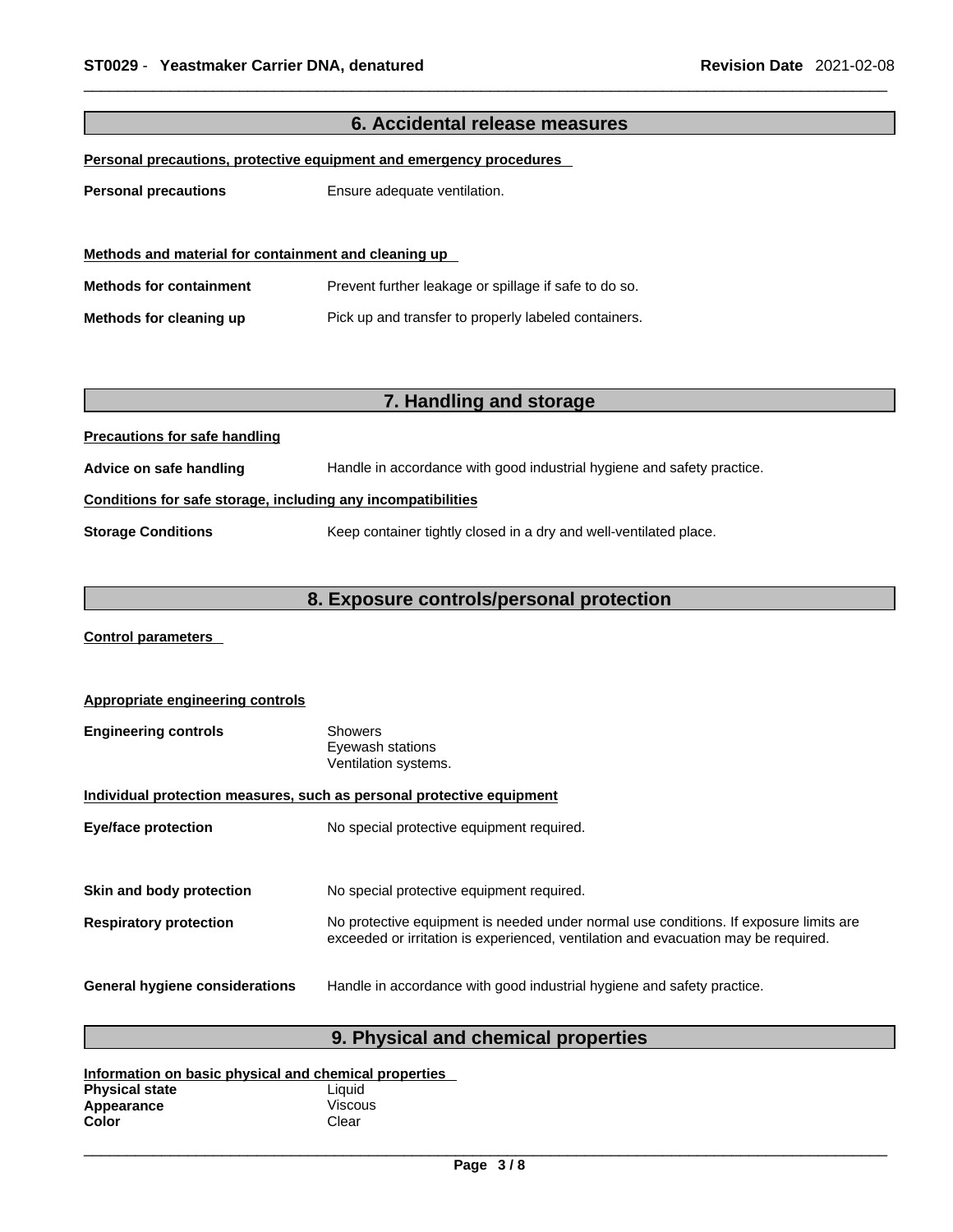| Odor                             | Odorless                 |                  |
|----------------------------------|--------------------------|------------------|
| <b>Odor Threshold</b>            | No information available |                  |
|                                  |                          |                  |
| <b>Property</b>                  | <b>Values</b>            | Remarks • Method |
| рH                               |                          | None known       |
| Melting point / freezing point   | No data available        | None known       |
| Boiling point/boiling range (°C) | No data available        | None known       |
| <b>Flash point</b>               | No data available        | Open cup         |
| <b>Evaporation Rate</b>          | no data available        | None known       |
| Flammability (solid, gas)        | no data available        | None known       |
| <b>Flammability Limit in Air</b> |                          | None known       |
| <b>Upper flammability limit:</b> | No data available        |                  |
| Lower flammability limit:        | No data available        |                  |
| Vapor pressure                   | no data available        | None known       |
| <b>Vapor density</b>             | No data available        | None known       |
| <b>Relative density</b>          |                          | None known       |
| <b>Water solubility</b>          | No data available        | None known       |
| Solubility in other solvents     | no data available        | None known       |
| <b>Partition coefficient</b>     | no data available        | None known       |
| <b>Autoignition temperature</b>  | No data available        | None known       |
| <b>Decomposition temperature</b> |                          | None known       |
| <b>Kinematic viscosity</b>       | No data available        | None known       |
| <b>Dynamic Viscosity</b>         | no data available        | None known       |
|                                  |                          |                  |
| <b>Other information</b>         |                          |                  |
| <b>Explosive properties</b>      | No information available |                  |
| <b>Oxidizing properties</b>      | No information available |                  |
| Softening point                  | No information available |                  |
| <b>Molecular Weight</b>          | No information available |                  |
| VOC Content (%)                  | No information available |                  |
| <b>Liquid Density</b>            | No information available |                  |
| <b>Bulk Density</b>              | No information available |                  |
|                                  |                          |                  |

### **10. Stability and reactivity**

| <b>Reactivity</b>                                                       | No information available.                 |
|-------------------------------------------------------------------------|-------------------------------------------|
| <b>Chemical stability</b>                                               | Stable under normal conditions.           |
| <b>Possibility of hazardous reactions</b> None under normal processing. |                                           |
| <b>Conditions to Avoid</b>                                              | None known based on information supplied. |
| Incompatible materials                                                  | None known based on information supplied. |
|                                                                         |                                           |

**Hazardous decomposition products** None known based on information supplied.

### **11. Toxicological information**

#### **Information on likely routes of exposure**

| <b>Inhalation</b>   | Specific test data for the substance or mixture is not available. |
|---------------------|-------------------------------------------------------------------|
| Eye contact         | Specific test data for the substance or mixture is not available. |
| <b>Skin contact</b> | Specific test data for the substance or mixture is not available. |
| Ingestion           | Specific test data for the substance or mixture is not available. |

**<u>Symptoms related to the physical, chemical and toxicological characteristics</u>**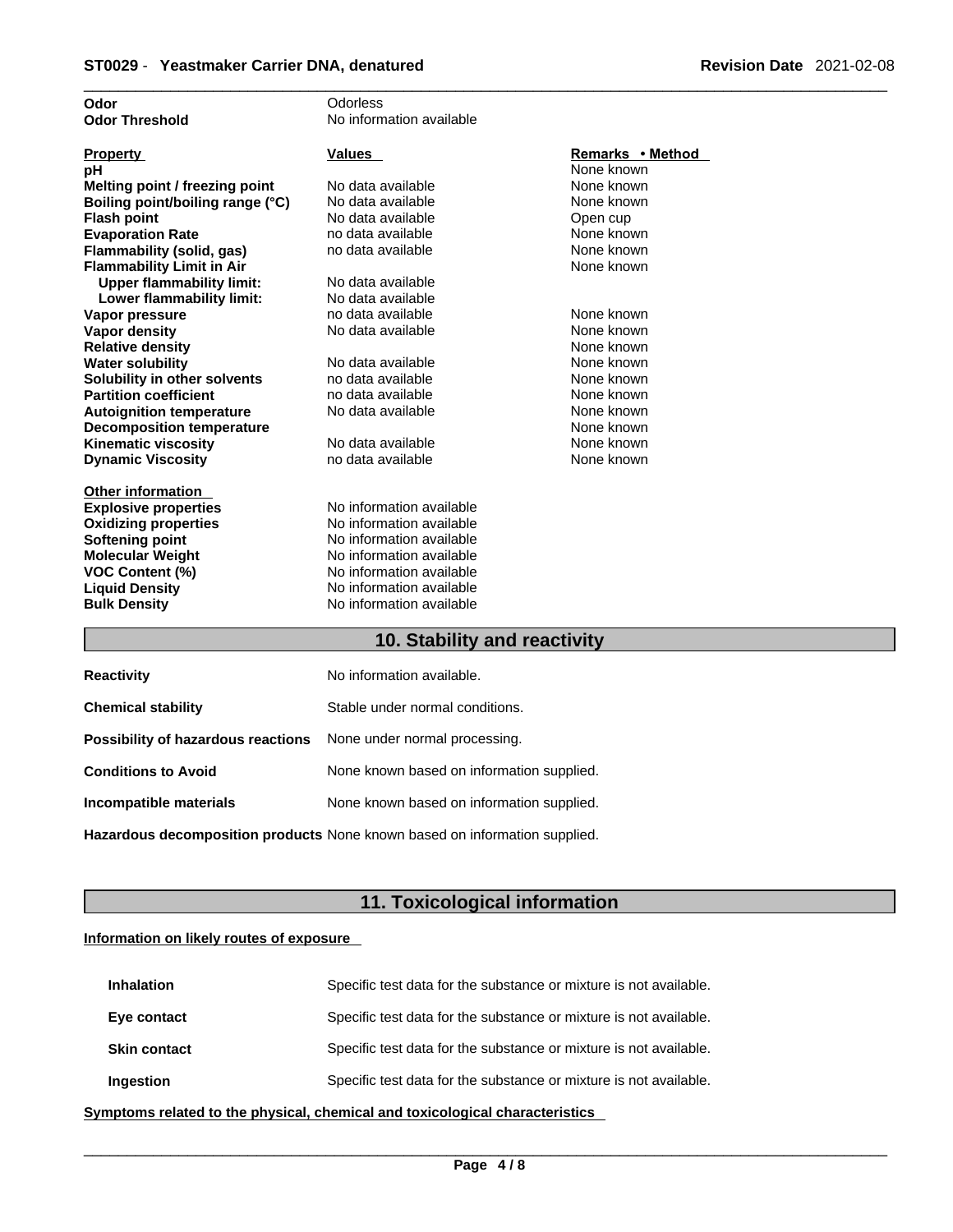**Symptoms** No information available.

**Acute toxicity**

**Numerical measures of toxicity**

|                                   | <u>Delayed and immediate effects as well as chronic effects from short and long-term exposure</u> |  |
|-----------------------------------|---------------------------------------------------------------------------------------------------|--|
| <b>Skin corrosion/irritation</b>  | No information available.                                                                         |  |
| Serious eye damage/eye irritation | No information available.                                                                         |  |
| Respiratory or skin sensitization | No information available.                                                                         |  |
| Germ cell mutagenicity            | No information available.                                                                         |  |
| Carcinogenicity                   | No information available.                                                                         |  |
| <b>Reproductive toxicity</b>      | No information available.                                                                         |  |
| <b>STOT - single exposure</b>     | No information available.                                                                         |  |
| <b>STOT - repeated exposure</b>   | No information available.                                                                         |  |
| <b>Aspiration hazard</b>          | No information available.                                                                         |  |
| Other adverse effects             | No information available.                                                                         |  |
| <b>Interactive effects</b>        | No information available.                                                                         |  |
| 12. Ecological information        |                                                                                                   |  |
| Ecotoxicity                       | The environmental impact of this product has not been fully investigated.                         |  |
| Persistence and degradability     | No information available.                                                                         |  |
| <b>Bioaccumulation</b>            | There is no data for this product.                                                                |  |
| Other adverse effects             | No information available.                                                                         |  |
|                                   |                                                                                                   |  |

### **13. Disposal considerations**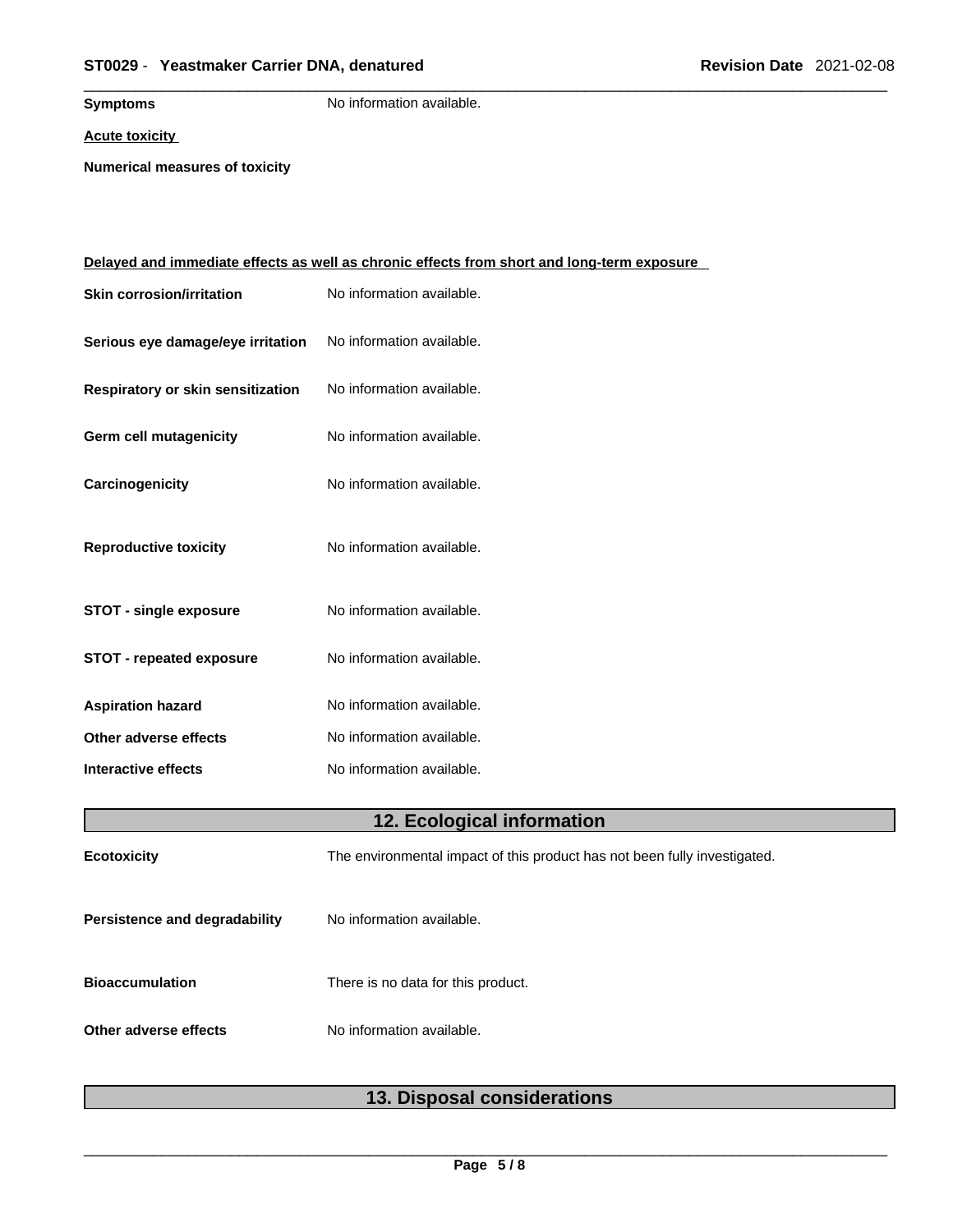#### **Waste treatment methods**

| Waste from residues/unused | Dispose of in accordance with local regulations. Dispose of waste in accordance with |
|----------------------------|--------------------------------------------------------------------------------------|
| products                   | environmental legislation.                                                           |
|                            |                                                                                      |

#### **Contaminated packaging Do not reuse empty containers.**

### **14. Transport information**

|             | $D$ $O$ $N$<br>1 E |
|-------------|--------------------|
| <b>ADN</b>  | Not regulated      |
| <b>ADR</b>  | Not regulated      |
| <b>RID</b>  | Not regulated      |
| <b>IMDG</b> | Not regulated      |
| <b>IATA</b> | Not regulated      |
| ICAO (air)  | Not regulated      |
| <b>MEX</b>  | Not regulated      |
| <b>TDG</b>  | Not regulated      |
| DOT         | Not regulated      |

#### **15. Regulatory information**

#### **International Inventories**

#### **TSCA** -.

\*Contact supplier for details. One or more substances in this product are either not listed on the US TSCA inventory, listed on the confidential US TSCA inventory or are otherwise exempted from inventory listing requirements

| <b>DSL/NDSL</b>      |   |
|----------------------|---|
| <b>EINECS/ELINCS</b> |   |
| <b>ENCS</b>          |   |
| <b>IECSC</b>         | ٠ |
| KECL                 |   |
| <b>PICCS</b>         |   |
| <b>AICS</b>          |   |
|                      |   |

 **Legend:** 

 **TSCA** - United States Toxic Substances Control Act Section 8(b) Inventory

 **DSL/NDSL** - Canadian Domestic Substances List/Non-Domestic Substances List

 **EINECS/ELINCS** - European Inventory of Existing Chemical Substances/European List of Notified Chemical Substances

 **ENCS** - Japan Existing and New Chemical Substances

 **IECSC** - China Inventory of Existing Chemical Substances

 **KECL** - Korean Existing and Evaluated Chemical Substances

 **PICCS** - Philippines Inventory of Chemicals and Chemical Substances

 **AICS** - Australian Inventory of Chemical Substances

#### **US Federal Regulations**

#### **SARA 313**

Section 313 of Title III of the Superfund Amendments and Reauthorization Act of 1986 (SARA). This product does not contain any chemicals which are subject to the reporting requirements of the Act and Title 40 of the Code of Federal Regulations, Part 372.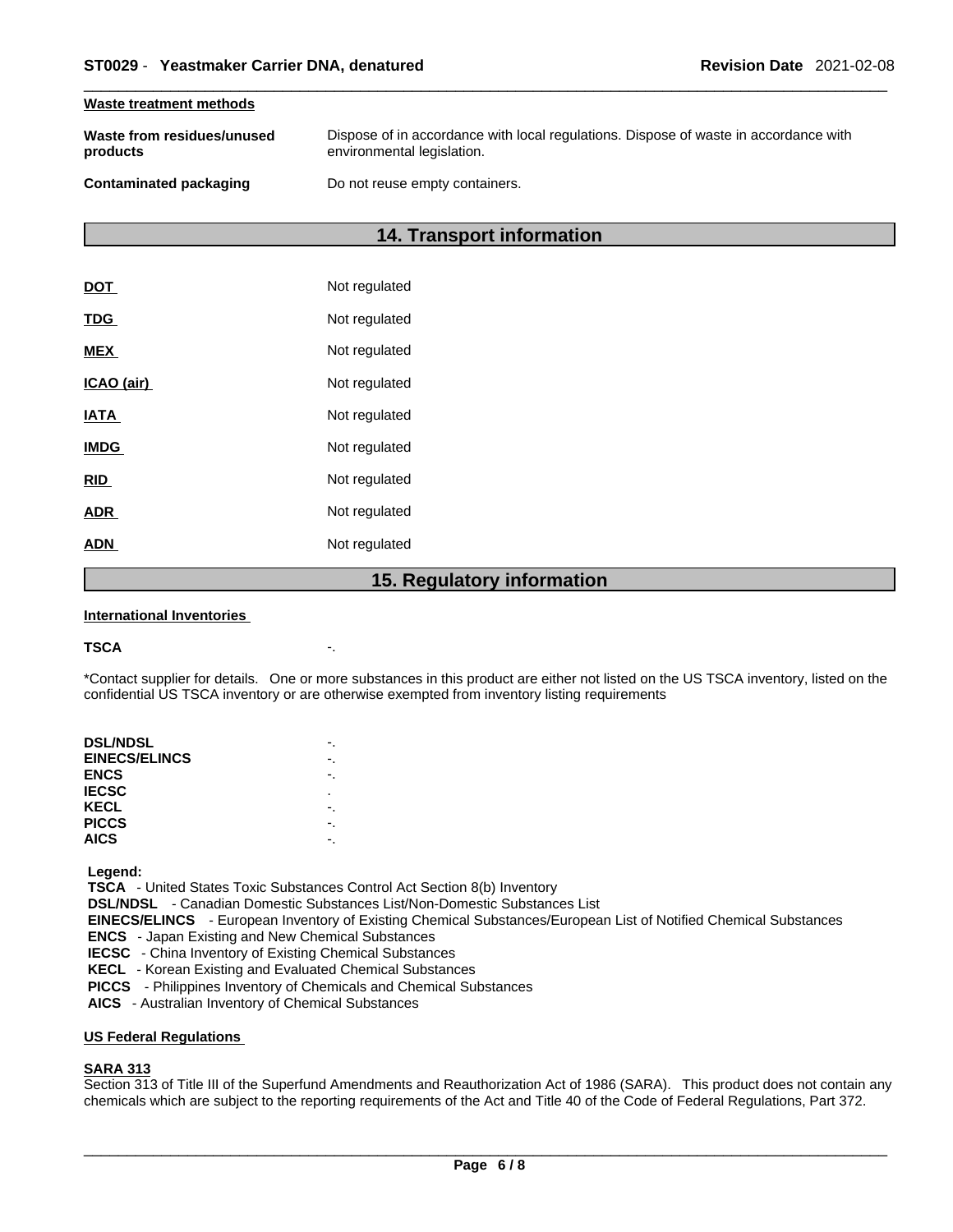#### **SARA 311/312 Hazard Categories**

Should this product meet EPCRA 311/312 Tier reporting criteria at 40 CFR 370, refer to Section 2 of this SDS for appropriate classifications.

#### **CWA (Clean WaterAct)**

This product does not contain any substances regulated as pollutants pursuant to the Clean Water Act (40 CFR 122.21 and 40 CFR 122.42).

### **CERCLA**

This material, as supplied, does not contain any substances regulated as hazardous substances under the Comprehensive Environmental Response Compensation and Liability Act (CERCLA) (40 CFR 302) or the Superfund Amendments and Reauthorization Act (SARA) (40 CFR 355). There may be specific reporting requirements at the local, regional, or state level pertaining to releases of this material.

#### **US State Regulations**

#### **California Proposition 65**

This product does not contain any Proposition 65 chemicals.

#### **U.S. State Right-to-Know Regulations**

This product does not contain any substances regulated under applicable state right-to-know regulations

#### **U.S. EPA Label Information**

#### **EPA Pesticide Registration Number** Not applicable